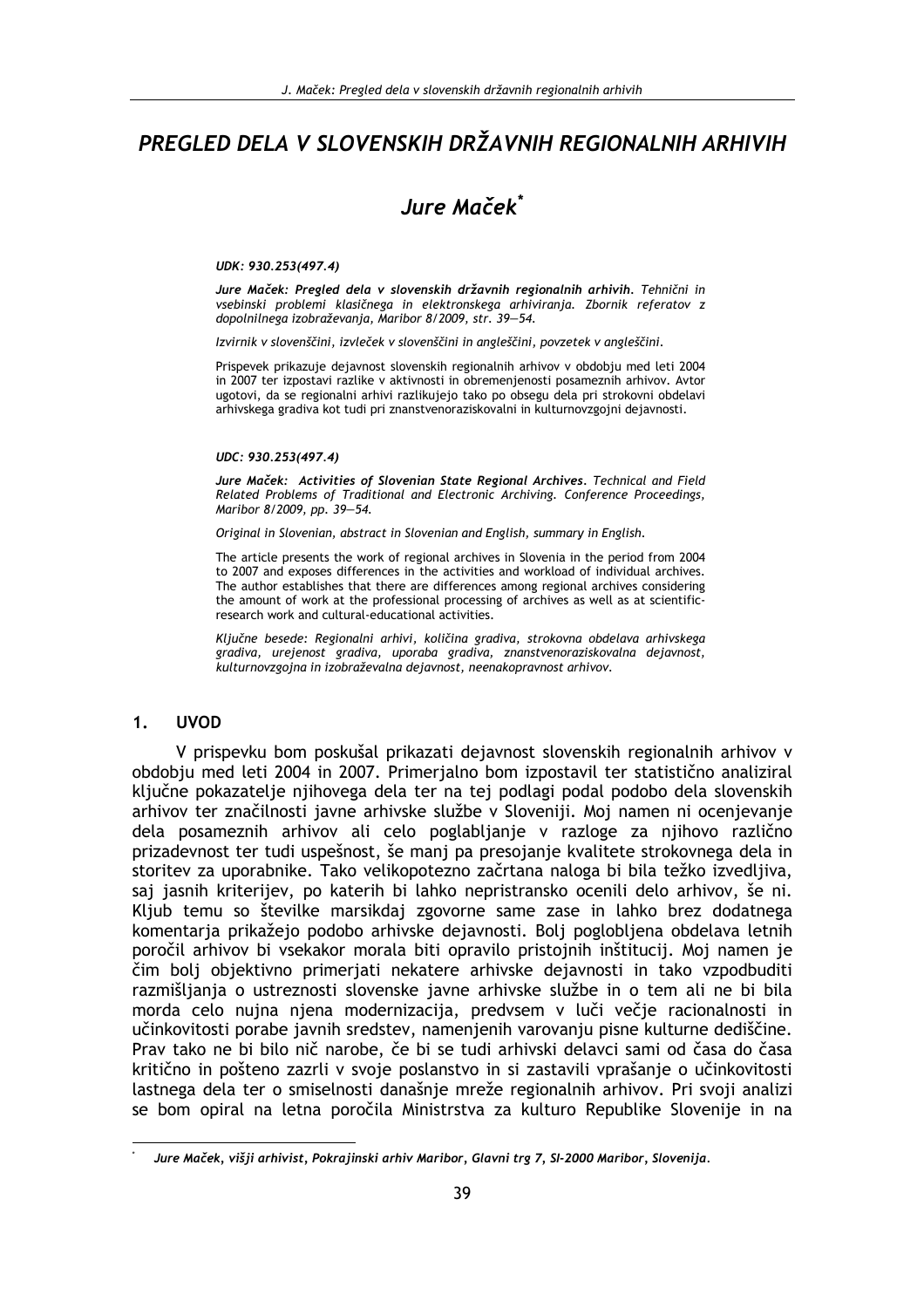podatke, objavljene na spletnem portalu upravnih enot Republike Slovenije. Domneval sem, da so podatki o posameznih arhivih v poročilih verodostojni, večinoma medsebojno primerljivi, in da lahko zato najbolj objektivno pokažejo podobo slovenske arhivske aktivnosti. V nasprotnem primeru takšni zbiri ne bi imeli nobenega pomena in jih ministrstvo za kulturo najverjetneje od arhivov tudi ne bi zahtevalo. V predstavitvi bom poskušal upoštevati tako osnovno arhivsko dejavnost, kot so vrednotenje, pridobivanje, materialno varovanje, strokovna obdelava javnega in zasebnega arhivskega gradiva, kot tudi dajanje gradiva v uporabo, posredovanje kulturnih vrednot v zvezi z arhivskim gradivom, opravljanje izobraževalnega in raziskovalnega dela ter izdajanje publikacij. Iz poročil o delu arhivov sem izbral tista poglavja oziroma podatke, za katere sem presodil, da so za namene analize najlažje primerljivi in tudi vsaj deloma izmerljivi ter da bolj ali manj enotno opisujejo dejavnost vseh regionalnih arhivov. To so:

- evidenca fondov in zbirk,
- pridobivanje javnega arhivskega gradiva,
- urejenost arhivskega gradiva v arhivih,
- uporaba v znanstvenoraziskovalne in upravne namene,
- kulturna, vzgojna in izobraževalna dejavnost,
- raziskovalna dejavnost ter hranjenje in materialno varovanje gradiva.

Za vsak arhiv sem ugotovil tudi število javnopravnih oseb, za katere je pristojen na svojem območju, ter na podlagi letnih finančnih poročil ministrstva za kulturo še višino denarnih sredstev, namenjenih arhivom.

Razumljivo je, da se v vseh arhivih dinamično in vsakodnevno spreminjata število fondov in zbirk ter njihova urejenost, pa tudi drugi podatki niso stalni. Kljub temu so številni pokazatelji dobra determinanta arhivskega dela. Zavedam sem, da tako izbrane kategorije ne morejo v celoti prikazati dela arhivov, vendar sem prepričan, da ustrezajo namenu analize in da lahko jasno opozorijo na morebitne razlike v obremenitvi in produktivnosti dela med niimi. Pri tem sem naletel na številne, stalno ponavljajoče se dvome in težave. Eno najtežje rešljivih je seveda vprašanie, ali in kako je sploh mogoče objektivno izmeriti in oceniti uspešnost, še posebej pa kvaliteto dela posameznih arhivov ter nijhovih zaposlenih. Sam sem se odločil za prikaz strokovne aktivnosti regionalnih arhivov v primeriavi s številom arhivistov oziroma strokovnih delavcev v posameznem javnem zavodu. Za vsak arhiv sem na tej osnovi - to je po mojem eden redkih pokazateljev, na podlagi katerega lahko vsaj približno določimo produktivnost dela - ugotovil, koliko dela je opravil v obdobju štirih let in nato primerjal rezultate. Menim namreč, da uspešnost slovenske arhivske službe v največji meri še vedno temelji na strokovnosti in prizadevanjih zaposlenih. Tam, kjer je bilo to smiselno, sem prikazal obremenitev in aktivnosti arhivov na posamezni delovni dan oziroma zbirno v štirih letih. V analizi nisem upošteval Arhiva Republike Slovenije. Zaradi specifičnih nalog in drugačnih pristojnosti ter območja delovanja pa tudi drugačnega statusa kot organa v sestavi ministrstva za kulturo, bi bila primerjava z regionalnimi arhivi težka in v marsikaterem segmentu dela nemogoča ali nesmiselna.

Z analizo bi želel ovreči ali potrditi tezo, da je regionalna slovenska arhivska služba slabo premišljena in nelogična, neenakomerno porazdeljena in v marsičem relikt pretekle ureditve ter da ne ustreza sedanjim razmeram na terenu. Na podlagi statistične primerjave bom raziskal domnevo, da so nekateri regionalni arhivi bolj obremenjeni kot ostali ter da morajo strokovno poskrbeti za večje količine javnega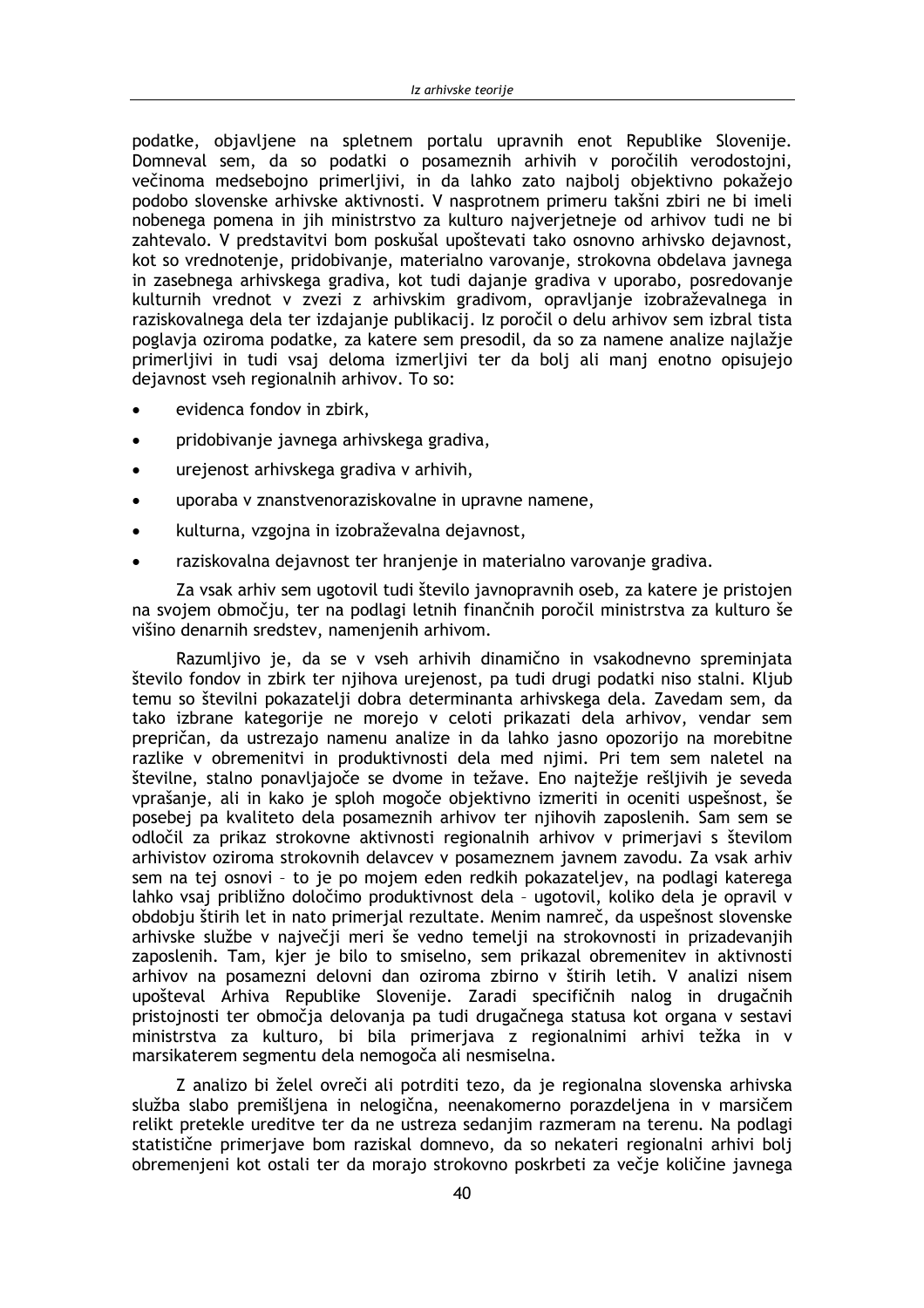arhivskega gradiva ter število ustvarjalcev kot drugi. Na tem mestu me bo zanimala predvsem predpostavka, da so v nekaterih zavodih močno prikrajšani pri številu zaposlenih, da pa kljub temu ne opravijo nič manj dela kot drugi. To bi gledano z drugega zornega kota seveda lahko pomenilo, da je ponekod morda celo preveč zaposlenih vsaj v primerjavi s končnimi rezultati dela.

Zavedam se občutljivosti obravnavane teme ter da so tovrstne ocene le približek, saj ni mogoče eksaktno izračunati obsega vsega dela. Kljub temu analiza ponuja kar zanimivo in zgovorno podobo v premislek in poduk. Služi naj kot tema za nadaljnjo razpravo in razmišljanje.

#### $2.$ KADRI - IZOBRAZBENA STRUKTURA

| ARHIV <sup>2</sup> | Število strokovnih delavcev<br>(stopnja izobrazbe) |                  |      | Število<br>strokovnih<br>delaycev | <b>Vsi</b><br>skupaj | Arhivisti<br>$(VII-IX)$ v<br>% |
|--------------------|----------------------------------------------------|------------------|------|-----------------------------------|----------------------|--------------------------------|
|                    | <b>VII-IX</b>                                      | V-VI             | I-IV | skupaj                            |                      |                                |
| <b>PAM</b>         | 14                                                 | 5                |      | 19                                | 21                   | 66,6                           |
| <b>ZAP</b>         | 5                                                  | 5                |      | 10                                | 12                   | 41,6                           |
| <b>ZAC</b>         | 8                                                  | 5                |      | 14                                | 18                   | 44,4                           |
| <b>ZAL</b>         | 22                                                 | 12               |      | 34                                | 39                   | 56,4                           |
| <b>PAK</b>         | 6                                                  | $\boldsymbol{4}$ |      | 10                                | 13                   | 46,1                           |
| <b>PANG</b>        | 8                                                  |                  |      | 11                                | 13                   | 61,5                           |
| <b>SKUPAJ</b>      | 63                                                 | 33               |      | 98                                | 116                  | 52,7                           |

Tabela 1: Število strokovnih delavcev v regionalnih arhivih.<sup>1</sup>

Po številu zaposlenih je največji Zgodovinski arhiv Ljubljana, na drugem mestu je arhiv v Mariboru, približno enako veliki pa so arhivi v Kopru, Novi Gorici in na Ptuju. Zanimivejši so podatki o izobrazbi zaposlenih, to je o številu strokovnih delavcev z izobrazbo od pete do devete stopnje in o številu arhivistov s sedmo do deveto stopnjo izobrazbe.

Ti pokažejo, da po izobrazbeni strukturi izstopa Pokrajinski arhiv Maribor s 66,6 odstotka arhivistov izmed vseh zaposlenih. Sledijo mu arhivi v Novi Gorici, Ljubljani, Kopru, Celju, najslabšo izobrazbeno strukturo pa ima Zgodovinski arhiv Ptuj. Tukaj ima samo 41,6 odstotka zaposlenih visoko izobrazbo. Povprečno ima v slovenskih regionalnih arhivih 52,7 odstotka delavcev vsaj sedmo stopnjo izobrazbe.

Uporabljene kratice za regionalne arhive:

Poročilo o delu arhivov v letu 2007, Ministrstvo za kulturo Republike Slovenije, Ljubljana 2008 (dalje PDA 2007), str. 182.

PAM - Pokrajinski arhiv Maribor, ZAP - Zgodovinski arhiv Ptuj, ZAC - Zgodovinski arhiv Celje, ZAL - Zgodovinski arhiv Ljubljana, PAK - Pokrajinski arhiv Koper, PANG - Pokrajinski arhiv Nova Gorica.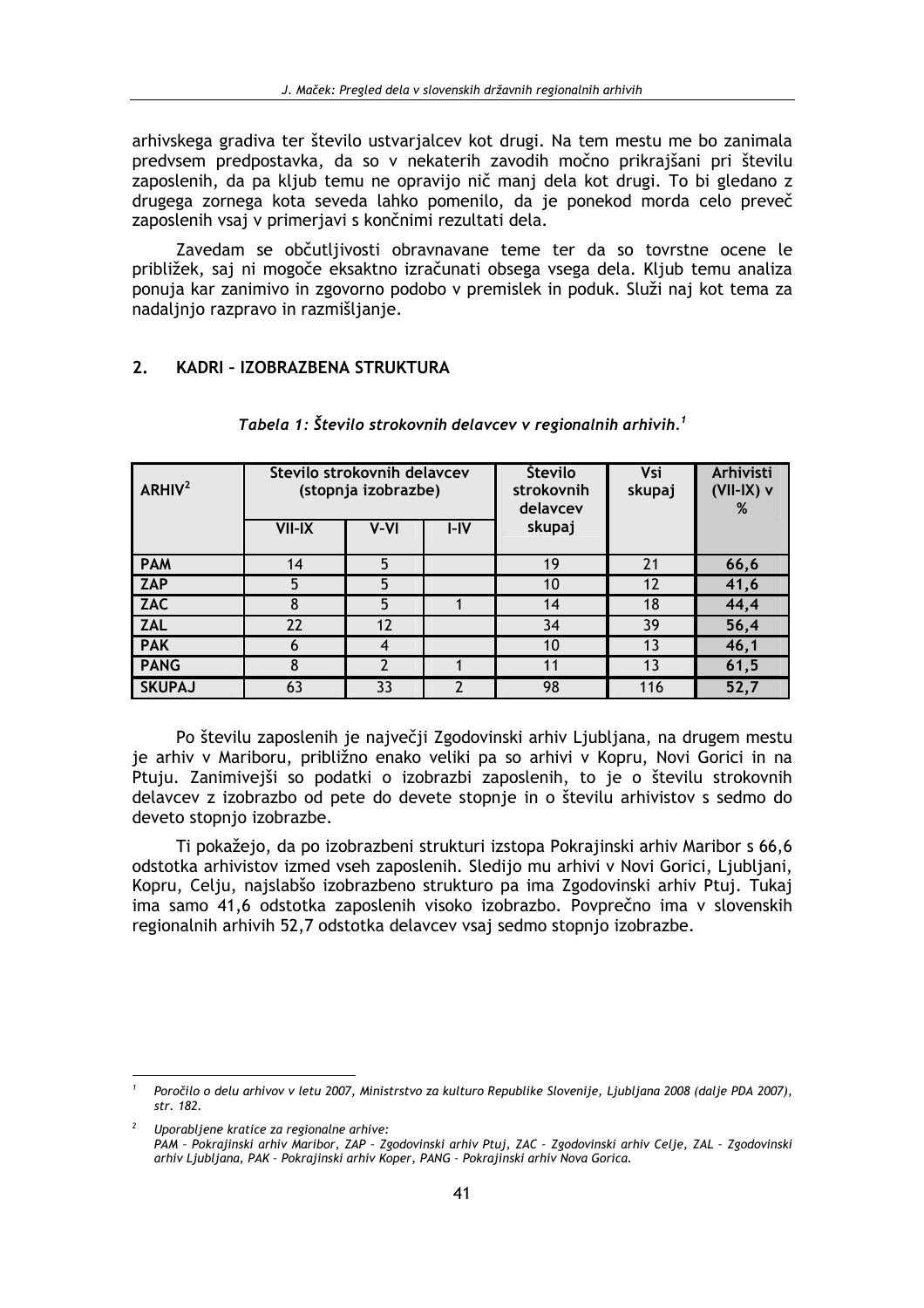| <b>ARHIV</b> | St. upravnih<br>enot | St. občin | Območje arhiva<br>$v$ km <sup>2</sup> | Prebivalstvo |
|--------------|----------------------|-----------|---------------------------------------|--------------|
| <b>PAM</b>   | 13                   | 62        | 3.599                                 | 428.392      |
| <b>ZAP</b>   |                      | 19        | 857                                   | 86.771       |
| <b>ZAC</b>   | 14                   |           | 3.531                                 | 373.579      |
| <b>ZAL</b>   | 20                   | 70        | 8.260                                 | 879.991      |
| <b>PAK</b>   |                      | 10        | 2.019                                 | 137.345      |
| <b>PANG</b>  |                      |           | 1.882                                 | 103.628      |

#### $\overline{\mathbf{3}}$ OBMOČJE PRISTOJNOSTI ARHIVOV

Tabela 2: Območje pristojnosti regionalnih arhivov.<sup>3</sup>

Za največje število upravnih enot kot tudi občin je pristojen Zgodovinski arhiv Ljubljana. Prav tako deluje na najobsežnejšem območju z najštevilčnejšo populacijo. Po številu občin, prebivalstva in po velikosti teritorija mu sledita Pokrajinski arhiv Maribor ter Zgodovinski arhiv Celje. Le-ta je sicer pristojen za štirinajst upravnih enot in v tem podatku prekaša arhiv v Mariboru. Po številu upravnih enot sledita arhiva v Kopru in Novi Gorici, za najmanj upravnih enot pa je odgovoren arhiv na Ptuju. V njegovo območje spadata samo dve upravni enoti, zaradi večje upravne razdrobljenosti severovzhodne Slovenije pa devetnajst občin. Glede velikosti območja in števila prebivalcev sta zelo podobna arhiva v Kopru in Novi Gorici. Zgodovinski arhiv na Ptuju pokriva 857 km<sup>2</sup> z nekaj več kot 86.000 prebivalci in je tudi po teh kazalcih najmanjši.

| <b>ARHIV</b> | Javnopravne osebe na | Javnopravne osebe/ | Javnopravne osebe/ |  |  |
|--------------|----------------------|--------------------|--------------------|--|--|
|              | območju arhiva       | arhivist           | strokovni delavec  |  |  |
| <b>PAM</b>   | 547                  | 39                 | 7 Q                |  |  |
| <b>ZAP</b>   | 96                   |                    | 10                 |  |  |
| <b>ZAC</b>   | 458                  | 57                 | 33                 |  |  |
| <b>ZAL</b>   | 837                  | 38                 | 25                 |  |  |
| <b>PAK</b>   | 234                  | 39                 | 23                 |  |  |
| <b>PANG</b>  | 139                  |                    |                    |  |  |

| Tabela 3: Število javnopravnih oseb na območju regionalnega arhiva. <sup>4</sup> |  |  |  |  |
|----------------------------------------------------------------------------------|--|--|--|--|
|----------------------------------------------------------------------------------|--|--|--|--|

Več kot podatek o skupnem številu javnopravnih oseb pove prikaz na posameznika. Pri tem sem upošteval tako arhiviste kot vse strokovne delavce, saj v nekaterih arhivih niso le arhivisti tisti, ki so po posameznih področjih odgovorni zanje. V obeh primerih morata za največje število javnopravnih oseb poskrbeti arhivist ali strokovni delavec v Celju, in sicer za 57 oziroma 32 oseb. Sledita mu arhiva v Mariboru in Kopru z 39 javnopravnimi osebami na arhivista ter Zgodovinski arhiv Ljubljana z eno manj. V Novi Gorici in na Ptuju je vsak arhivist povprečno odgovoren za sedemnajst oziroma devetnajst ustvarjalcev. Vrstni red se nekoliko spremeni, če upoštevamo število javnopravnih oseb na strokovnega delavca. V tem

Spletna stran Portal upravnih enot RS, 2009.

Seznam javnopravnih oseb, objavljen na spletnih straneh Arhiva Republike Slovenije, 2009.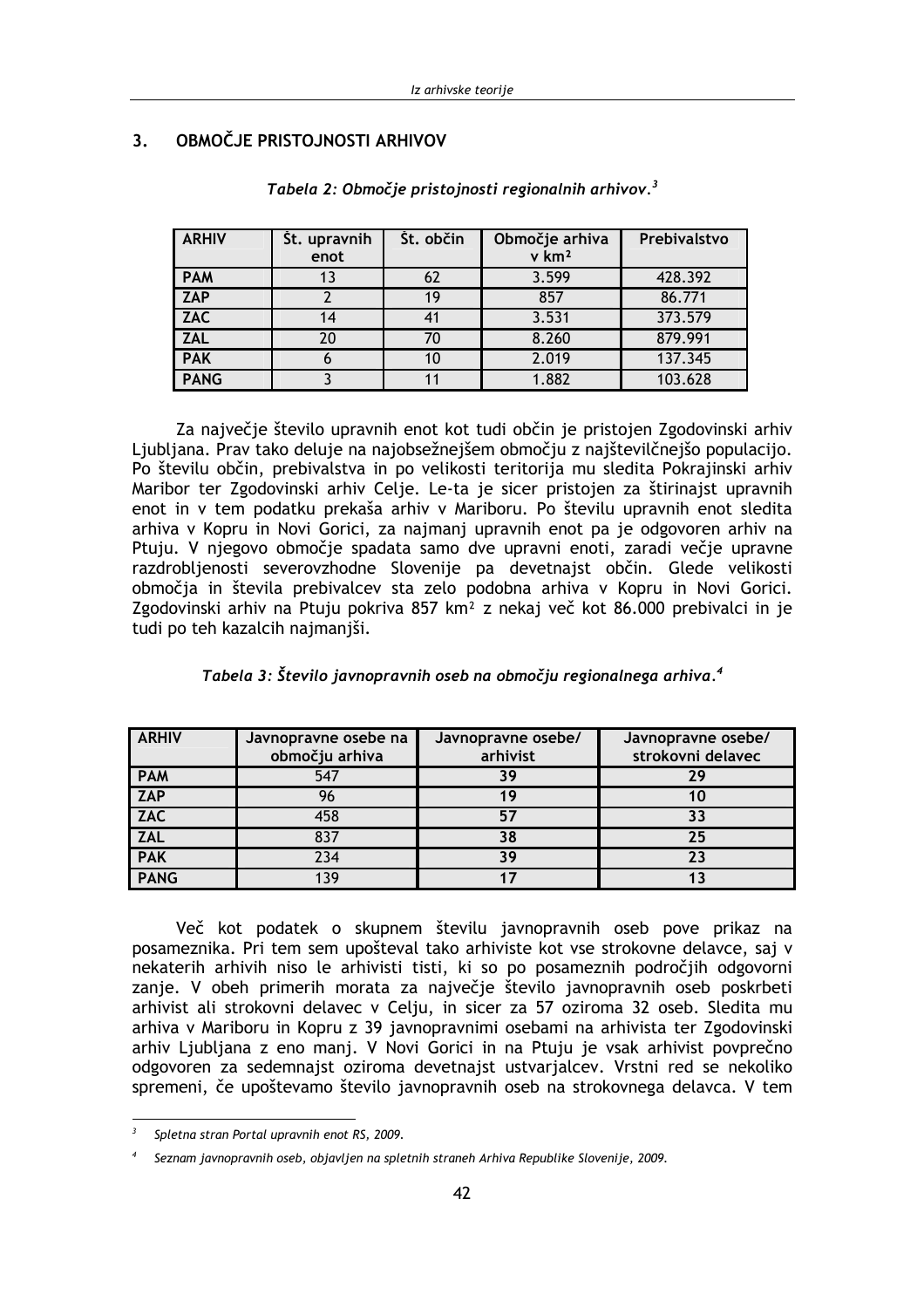primeru je posameznik na Ptuju in Novi Gorici odgovoren za samo deset oziroma trinajst javnopravnih oseb, Pokrajinski arhiv Koper pa se po tem izračunu uvrsti takoj za njima s 23 javnopravnimi osebami na strokovnega delavca.



Slika 1: Število javnopravnih oseb na arhivista.

#### **ARHIVSKO GRADIVO V ARHIVIH** 4.

| <b>ARHIV</b> | Fondi | Gradivo<br>v metrih | Količina<br>gradiva/<br>strokovni<br>delavec | <b>Količina</b><br>gradiva/<br>arhivist | <b>Število</b><br>fondov/<br>strokovni<br>delavec | <b>Stevilo</b><br>fondov/<br>arhivist |
|--------------|-------|---------------------|----------------------------------------------|-----------------------------------------|---------------------------------------------------|---------------------------------------|
| <b>PAM</b>   | 2.268 | 14.755              | 777                                          | 1.054                                   | 119                                               | 162                                   |
| <b>ZAP</b>   | 634   | 2.938               | 293                                          | 588                                     | 63                                                | 126                                   |
| <b>ZAC</b>   | 1.253 | 6.514               | 465                                          | 814                                     | 89                                                | 156                                   |
| <b>ZAL</b>   | 2.997 | 10.395              | 306                                          | 472                                     | 88                                                | 136                                   |
| <b>PAK</b>   | 811   | 4.911               | 491                                          | 818                                     | 81                                                | 135                                   |
| <b>PANG</b>  | 1.043 | 2.816               | 256                                          | 352                                     | 94                                                | 130                                   |

|  |  | Tabela 4: Število fondov in količina gradiva v metrih. <sup>5</sup> |
|--|--|---------------------------------------------------------------------|
|--|--|---------------------------------------------------------------------|

Za primerjavo obsega dela v regionalnih arhivih in s tem tudi njihove obremenjenosti najbolj natančno služijo podatki o številu fondov, še posebej pa količina gradiva v posameznih arhivih, preračunana na strokovnega delavca in arhivista. Prvi pokazatelj je nekoliko manj zanesljiv, saj arhivi nimajo enotnih strokovnih kriterijev pri oblikovanju fonda. Ponekod že dokument ali dva razumejo kot samostojen fond, drugod pa imajo pri njihovem vzpostavljanju drugačne oziroma strožie zahteve. Količina gradiva je torej objektivnejša kazalka, saj se le-ta v prihodnje kljub morebitnim opravljenim valorizacijam večinoma ne bo bistveno zmanjšala, oziroma se iz leta v leto samo povečuje.<sup>6</sup> Sodeč po izračunih sta arhivist in strokovni delavec v Pokrajinskem arhivu Maribor najbolj obremenjena v primerjavi s preostalimi arhivi. Spopasti se morata s precejšnjimi količinami arhivskega gradiva.

 $\overline{5}$ PDA 2007, str. 182.

V PAM poteka že nekaj let valorizacija dokumentarnega gradiva gospodarskih fondov. Do sedaj je bilo izločenega okrog 500 metrov gradiva. Ker se delo bliža koncu, se bo ta številka v prihodnjem letu le malo povišala in ne bo bistveno spremenila količine celotnega gradiva.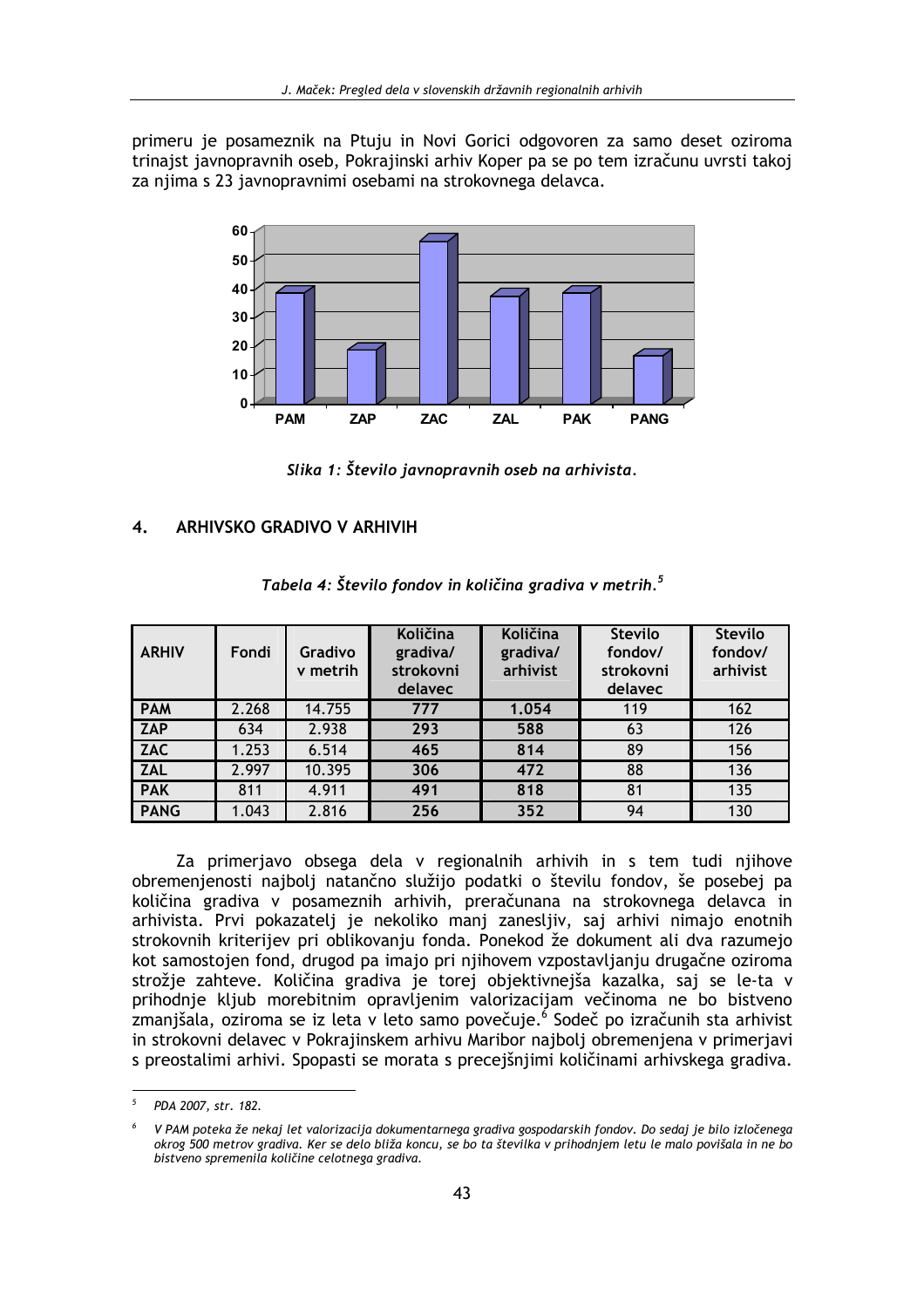Arhivist mora tako obvladati v povprečiu več kot tisoč metrov gradiva in 162 fondov. Prav tako izstopa po količini izračun za strokovnega delavca. Na drugem mestu sta s podobnimi podatki arhiva v Kopru in Celiu, sledi Zgodovinski arhiv Ptui s 588 metri ter arhiv v Liubliani s 472 metri na arhivista. V Novi Gorici je arhivist zadolžen za 352 metrov gradiva. To je skoraj trikrat manj kot v Mariboru. V primeru, ko upoštevamo količino gradiva na strokovnega delavca, se prav tako najslabše odreže arhiv v Novi Gorici, približa pa se mu tudi arhiv na Ptuju. Oba sta pristojna za približno trikrat manj gradiva kot strokovni delavec v Mariboru. Tudi pri številu fondov tako na strokovnega delavca kot na arhivista Pokrajinski arhiv v Mariboru prekaša vse ostale, za najmanj fondov pa so zadolženi zaposleni na Ptuju.

Podatki o količini gradiva jasno prikazujejo obseg današnjega in tudi prihodnjega dela arhivov na področju njegove strokovne obdelave. Iz navedenega izhaja, da pri tem segmentu arhivskih nalog zaposleni v regionalnih arhivih niso enakovredno obremenjeni ter da število strokovnih delavcev ne ustreza dejanskim zahtevam po strokovnem delu. Prav pri eni izmed najpomembnejših strokovnih nalog arhivov, to je pri urejanju in popisovanju arhivskega gradiva, so nekateri arhivi tako bistveno prikrajšani v človeških virih in delovnih zmožnostih. Sprašujem se, ali je sploh mogoče, da arhivi s tako neenakovredno porazdeljenim številom zaposlenih v primerjavi s količino gradiva dosegajo primerljive rezultate pri urejenosti svojih fondov in zbirk.

Prepričan sem, da bi se moralo nad ugotovljenim zamisliti tudi ministrstvo za kulturo in v prihodnje posvetiti več pozornosti enakomernejšemu zaposlovanju in na nek način poskušati izravnati neopravičljive razlike med regionalnimi arhivi. Težko je namreč poiskati racionalne argumente, ki bi zadovoljivo pojasnjevali, zakaj morajo v nekaterih arhivih ob medsebojno povsem primerljivih nalogah zaposleni obvladati tudi do trikrat več gradiva kot drugod.

Od ministrstva za kulturo bi zato upravičeno pričakovali, da poskuša pojasniti in argumentirati kriterije za tako velike razlike v zaposlovanju med arhivi ali pa jih v nasprotnem primeru prilagoditi dejanskemu stanju in potrebam. Z navedenimi ugotovitvami nikakor ne želim trditi, da je ponekod preveč oziroma premalo zaposlenih, pač pa da arhivi objektivno niso v enakopravnem položaju in da se bodo razlike v primeru nadalievania obstoječega stania le povečevale in nedvomno vplivale na kakovost opravljanja regionalne arhivske službe.



Slika 2: Količina gradiva na strokovnega delavca v metrih.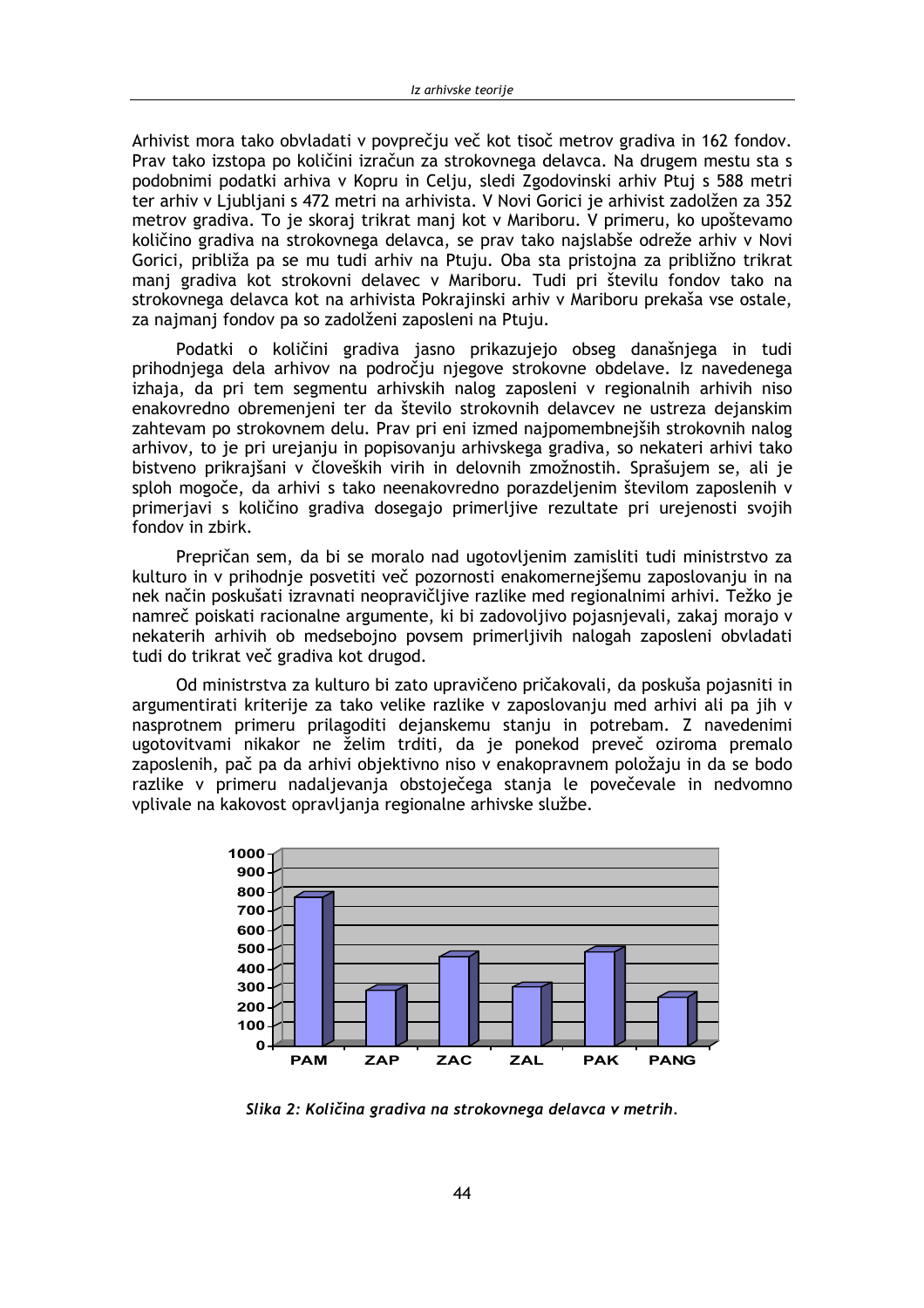#### 5. PRIDOBIVANJE ARHIVSKEGA GRADIVA

|              | Spisovno gradivo v metrih |      |      |      |        |         |  |  |  |
|--------------|---------------------------|------|------|------|--------|---------|--|--|--|
| <b>ARHIV</b> | 2004                      | 2005 | 2006 | 2007 | Skupaj | Na leto |  |  |  |
| <b>PAM</b>   | 396                       | 484  | 404  | 399  | 1.683  | 421     |  |  |  |
| <b>ZAP</b>   | 46                        | 24   | 64   | 166  | 301    | 75      |  |  |  |
| ZAC          | 477                       | 572  | 354  | 257  | 1.659  | 415     |  |  |  |
| <b>ZAL</b>   | 326                       | 280  | 324  | 469  | 1.398  | 349     |  |  |  |
| <b>PAK</b>   | 75                        | 345  | 190  | 124  | 735    | 184     |  |  |  |
| <b>PANG</b>  | 97                        | 55   | 121  | 44   | 316    | 79      |  |  |  |

Tabela 5: Prevzemanje javnega arhivskega gradiva v letih 2004-2007.<sup>7</sup>

Podatki o prevzemanju gradiva od ustvarjalcev v štiriletnem obdobju v celoti potrjujejo navedene domneve. Čeprav so zaposleni v Pokrajinskem arhivu Maribor, kot smo ugotovili, že sedaj najboli obremenjeni s količino arhivskega gradiva, pokaže analiza prevzemanja arhivskega gradiva v štiriletnem obdobju, da je mariborski arhiv najbolj agilen tudi pri pridobivanju novega. Na leto prevzame povprečno več kot 420 metrov dokumentacije. Razlike med arhivi se bodo ob takšnem trendu pridobivanja gradiva v prihodnje še povečevale. Mariboru sledi Zgodovinski arhiv v Celju, temu pa arhiv v Ljubljani. Precej zaostajajo na Ptuju in v Novi Gorici. V obeh so v zadnjih štirih letih povprečno prevzeli 75 oziroma 79 metrov gradiva na leto. To je več kot petkrat manjša količina kot v Mariboru ali Celju.





#### STROKOVNA OBDELAVA ARHIVSKEGA GRADIVA  $6.$

Delo regionalnih arhivov je najtežje oceniti na področju strokovne obdelave arhivskega gradiva. Tukaj arhivi v letnih poročilih ministrstva za kulturo ne navajajo podatkov o popisih in obdelavi gradiva po isti metodologiji. Tovrstni neenotni in zato neprimerlijvi podatki ne povedo veliko. Poročila že na prvi pogled pokažejo, da

PDA 2007, str. 31; Obvestila Arhiva republike Slovenije, Poročilo o delu javnih arhivov v letu 2006 in poročilo o delu cerkvenih arhivov v letu 2006, Ljubljana 2007 (dalje OPDA 2006), str. 89; Obvestila Arhiva Republike Slovenije, Poročilo o delu javnih arhivov v letu 2005 in poročilo o delu cerkvenih arhivov v letu 2005, Ljubljana 2006 (dalje OPDA 2005), str. 78; Poročilo o delu arhivov v letu 2004 (javni arhivi), Ministrstvo za kulturo Republike Slovenije, Ljubljana 2005, (dalje PDA 2004), str. 43.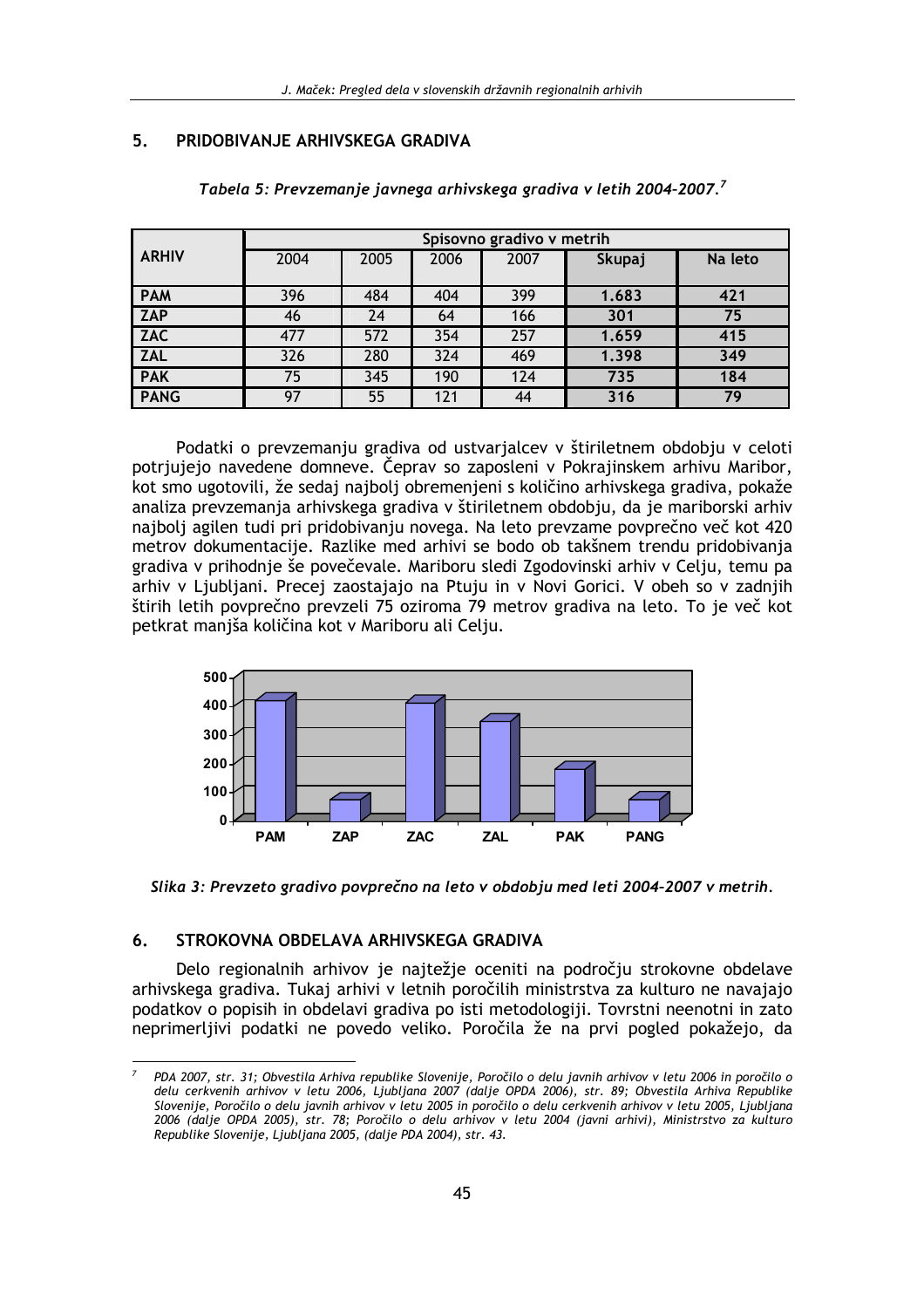vodstva arhivov ne razumejo enako rubrik, kot so na primer »strokovna obdelava arhivskega gradiva«, »zaključeni popisi in inventarii« ter »popisi, narejeni s posebnimi računalniškimi programi« in da so pri navajanju podatkov nedosledni. Nekateri tako navedejo le ime fonda in ničesar drugega. Kako uporabna so tovrstna poročila in ali lahko ministrstvo za kulturo na njihovi podlagi ocenjuje delo arhivov, je drugo vprašanje. Prepričan sem, da podatki v rubriki strokovne obdelave ne pomagajo pri oceni dela in so zato večinoma neuporabni. Dvomim tudi, da jih kdorkoli na ministrstvu natančno pregleda in razume. V kolikor želijo pristojne institucije v prihodnje primerjati in razumeti strokovno delo arhivov, priporočam, da od arhivov zahtevajo vsaj še informacije o številu popisanih arhivskih enot v posameznem fondu. Kot primer neuporabnosti naj navedem zapis v poročilu: »popisana dva tekoča metra gradiva«. Omenjeni podatek je z vidika ocenjevanja ničen, saj ne vemo niti, na kakšni ravni je gradivo popisano niti ne poznamo števila popisanih enot. Vsem zaposlenim v arhivih je na prvi pogled razumljivo, da ni enako, če so pri fondu popisane le škatle in je takšen popis namenjen le tehnični obdelavi enote ali pa so popisane arhivske enote na različnih nivojih. Popisati meter gradiva na nivoju dokumenta se nedvomno razlikuje od popisa iste količine gradiva na nivoju serije ali združenega dokumenta. Kaj šele, če bi pri tem upoštevali tudi različno težavnost gradiva za obdelavo, zahtevajočo specializirana znanja in spretnosti. Pri navajanju podatkov v navedenih treh rubrikah je najbolj dosleden in natančen Pokrajinski arhiv Maribor. Ta zapiše poleg količine vsaj še to, na katerem nivoju je fond popisan. Kljub temu sem poskušal na podlagi rubrike »urejenost arhivskega gradiva v arhivih« nakazati delo na tem področju. Domneval sem, da sta kategoriji »neurejeno, slabo urejeno, brez pripomočkov« ter »obstoji prevzemni seznam, popis po tehničnih enotah« dovolj povedni in razumljivi in da so arhivi zaradi tega navedli enotnejše podatke. Manj uporabna je zaradi omenjenih razlogov rubrika »obstoji popis po arhivskih enotah ali uporabne pisarniške evidence ali arhivski inventar«. Podatek o popisu arhivskih enot je pomaniklijy in povrhu vsega velikokrat zavajajoč. Najboli realna je ugotovitev o neurejenih fondih brez pripomočkov. Predvideval sem. da to kategorijo vsi arhivi razumejo in ovrednotijo boli ali mani enako.

| <b>ARHIV</b>  |     | Fondi po urejenosti       |       |                           |       |                           |  |  |  |  |  |
|---------------|-----|---------------------------|-------|---------------------------|-------|---------------------------|--|--|--|--|--|
|               | A   | V % glede na<br>vse fonde | B     | V % glede na<br>vse fonde | C     | V % glede na<br>vse fonde |  |  |  |  |  |
| <b>PAM</b>    | 39  | 1,7                       | 1.306 | 57,6                      | 923   | 40,7                      |  |  |  |  |  |
| <b>ZAP</b>    | 14  | 2,2                       | 58    | 9,1                       | 562   | 88,6                      |  |  |  |  |  |
| <b>ZAC</b>    | 223 | 17,7                      | 45    | 3,6                       | 985   | 78,6                      |  |  |  |  |  |
| <b>ZAL</b>    | 135 | 4,5                       | 514   | 17,1                      | 2.348 | 78,3                      |  |  |  |  |  |
| <b>PAK</b>    | 40  | 4,9                       | 134   | 16, 5                     | 637   | 78,5                      |  |  |  |  |  |
| <b>I PANG</b> | 30  | 2.8                       | 363   | 34.8                      | 659   | 63.1                      |  |  |  |  |  |

### Tabela 6: Število fondov po urejenosti.<sup>8</sup>

PDA 2007. str. 41.

A: neurejeno, slabo urejeno, brez pripomočkov,

B: obstoii prevzemni seznam.

C: obstoji popis po arhivskih enotah ali uporabne pisarniške evidence ali obstoji arhivski inventar.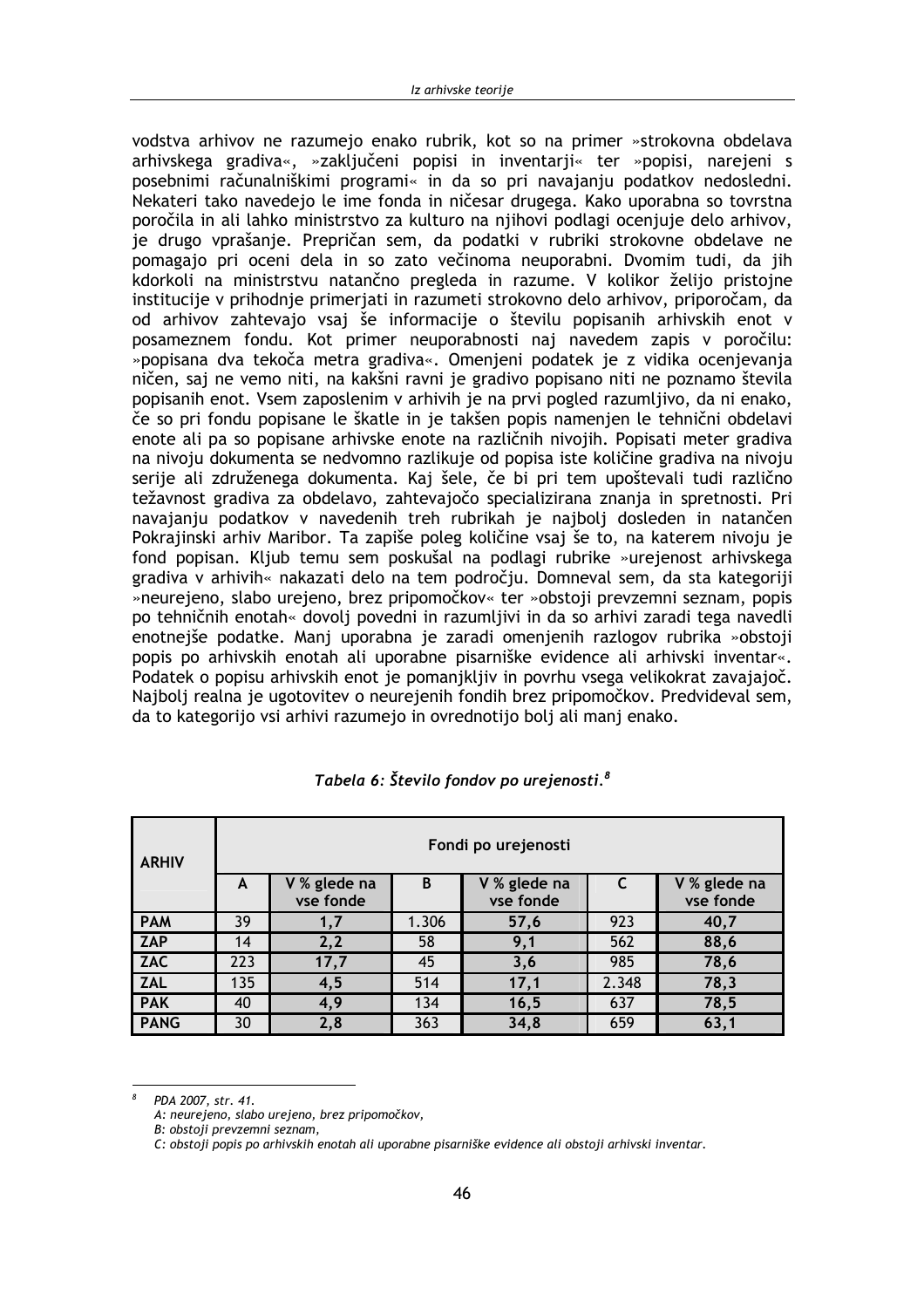V številu neurejenih fondov in takih brez pripomočkov prednjači Zgodovinski arhiv Celje. Sledijo mu arhivi v Kopru, Ljubljani, Novi Gorici, Ptuju in Mariboru. Zanimivo je, da ima kljub največji količini gradiva na zaposlenega prav mariborski arhiv najmanj takšnih fondov. Najvišji delež fondov, popisanih po arhivskih enotah oziroma z inventarji - ta podatek moramo razumeti s pridržkom - imajo na Ptuju. Sledijo arhivi v Celju, Kopru in Ljubljani ter Novi Gorici in Mariboru. Takšen rezultat ni posebno presenetljiv, če se spomnimo na podatke o obremenjenosti zaposlenih z gradivom in fondi.

Nekoliko začudi le dejstvo, da pri njihovi urejenosti, upoštevajoč seveda količino gradiva, ni med prvimi arhiva v Novi Gorici. Zgovorna je ugotovitev, da v kategoriji C mariborski arhiv za najboljšimi rezultati zaostaja manj kot za dvakrat, kljub temu da morajo strokovni delavci poskrbeti za trikrat večje količine gradiva. Še bolj bode v oči podatek, da nekateri arhivi kljub relativno skromni količini gradiva in številu fondov, še vedno ugotavljajo, da imajo nekaj odstotkov neurejenega gradiva brez pripomočkov.

Razumljivo je, da je predstavljene rezultate mogoče razlagati na različne načine in jih pripisati številnim objektivnim in tudi subjektivnim dejavnikom ter okoliščinam. Kljub temu pa napeljujejo na kar nekaj provokativnih razmišljanj. Ali nemara ne pomenijo, da so v mariborskem arhivu zaposleni bolj produktivni kot drugod in da so v preostalih arhivih manj prizadevni? Morda so v Mariboru delavci preveč obremenjeni z delom in so drugod razmere bolj v skladu z zmožnostmi in prizadevanji zaposlenih. Mogoče je seveda tudi, da strokovni delavci v Mariboru hitreje opravljajo svoje delo na račun manjše kakovosti in da so v drugih arhivih toliko bolj natančni in vestni ter jim gre delo zaradi tega počasneje od rok. Premislek in iskanje vzrokov prepuščam odgovornim v arhivih. Nesporna je le ugotovitev, da se urejenost fondov v arhivih razlikuje in da proti vsem pričakovanjem ni odvisna od količine gradiva ali fondov na strokovnega delavca.

#### $\overline{7}$ **IIPORABA ARHIVSKEGA GRADIVA**

|               |      | Uporabniki v znanstvenoraziskovalne namene |      |      |       |                                 |  |  |  |  |
|---------------|------|--------------------------------------------|------|------|-------|---------------------------------|--|--|--|--|
| <b>ARHIVI</b> | 2004 | 2005                                       | 2006 | 2007 | Sk.   | Na delovni<br>$\text{dan}^{10}$ |  |  |  |  |
| <b>PAM</b>    | 748  | 603                                        | 492  | 522  | 2.365 | 2,4                             |  |  |  |  |
| <b>ZAP</b>    | 726  | 118                                        | 317  | 107  | 1.268 | 1,3                             |  |  |  |  |
| <b>ZAC</b>    | 304  | 105                                        | 338  | 251  | 998   | 0,9                             |  |  |  |  |
| <b>ZAL</b>    | 618  | 615                                        | 617  | 615  | 2.465 | 2,5                             |  |  |  |  |
| <b>PAK</b>    | 238  | 241                                        | 265  | 233  | 977   | 0,9                             |  |  |  |  |
| <b>PANG</b>   | 190  | 130                                        | 162  | 164  | 646   | 0,6                             |  |  |  |  |

### Tabela 7: Število uporabnikov v znanstvenoraziskovalne namene v letih 2004-2007.9

PDA 2007, str. 128; OPDA 2006, str. 214; OPDA 2005, str. 211; PDA 2004, str. 118.

Pri tem sem upošteval, da je v letu povprečno 250 delovnih dni, torej v štirih letih 1000.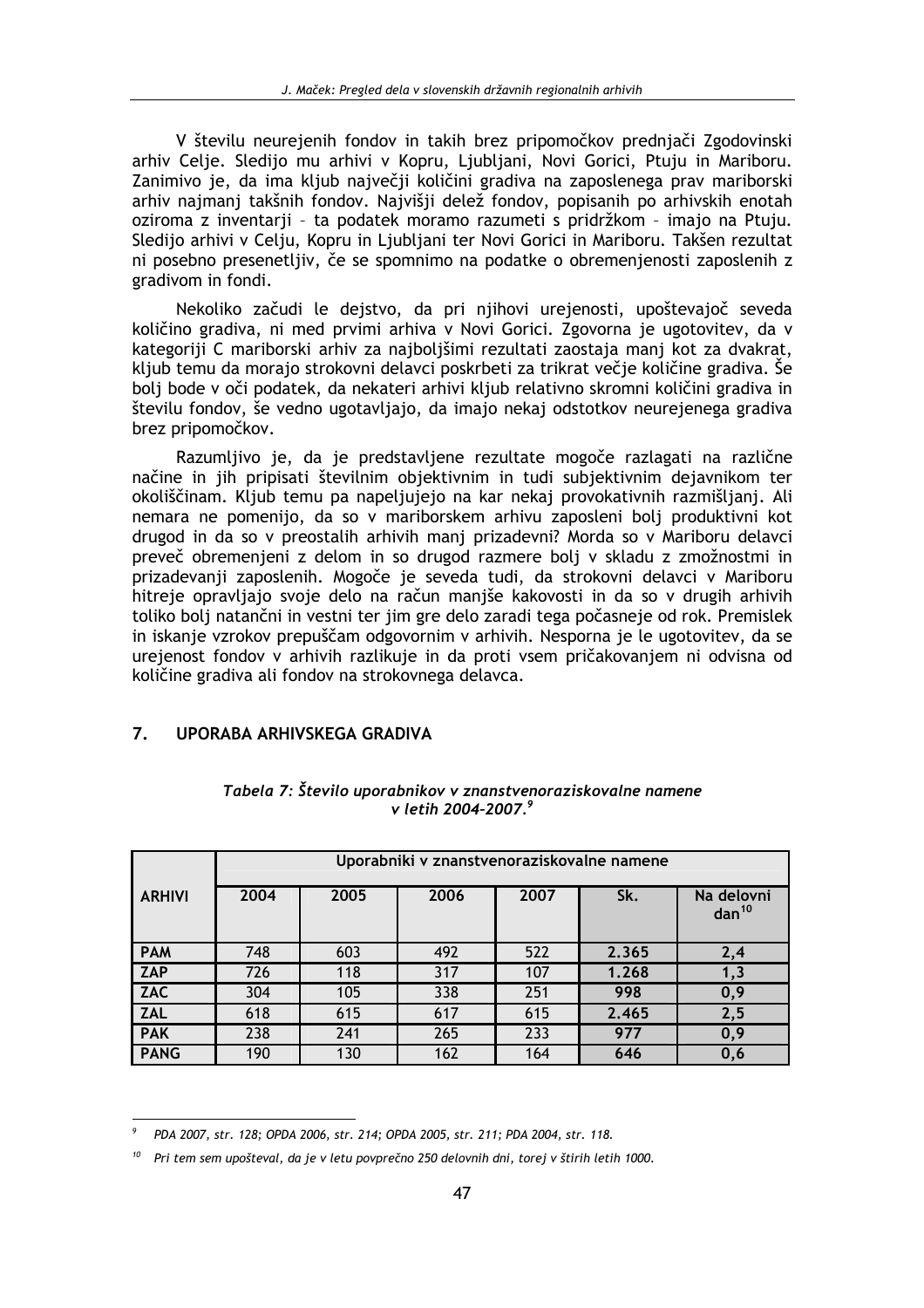|               | Uporabniki v upravne namene |       |       |       |       |                   |  |  |  |
|---------------|-----------------------------|-------|-------|-------|-------|-------------------|--|--|--|
| <b>ARHIVI</b> | 2004                        | 2005  | 2006  | 2007  | Sk.   | Na delovni<br>dan |  |  |  |
| <b>PAM</b>    | 2.429                       | 1.767 | 1.926 | 1.483 | 7.605 | 7,6               |  |  |  |
| <b>ZAP</b>    | 383                         | 372   | 276   | 304   | 1.335 | 1,3               |  |  |  |
| <b>ZAC</b>    | 770                         | 776   | 823   | 1.094 | 3.463 | 3,4               |  |  |  |
| <b>ZAL</b>    | 1.838                       | 1.801 | 1.518 | 1.310 | 6.467 | 6,4               |  |  |  |
| <b>PAK</b>    | 248                         | 202   | 235   | 275   | 960   | 0,9               |  |  |  |
| <b>PANG</b>   | 409                         | 273   | 264   | 276   | 1.222 | 1.2               |  |  |  |

Poleg strokovne obdelave arhivskega gradiva je eden od vidnih pokazateljev aktivnosti v arhivih tudi število obiskovalcev, tako tistih, ki pregledujejo fonde v znanstvenoraziskovalne namene, kot onih, ki potrebujejo arhivske dokumente za urejanje upravnih oziroma pravnih poslov. Število uporabnikov na delovni dan v obdobju med leti 2004-2007 je najvišje v Zgodovinskem arhivu Ljubljana, le malenkost manj jih je bilo v Mariboru. Sledijo arhivi na Ptuju, v Kopru in Celju, v Pokrajinskem arhivu Nova Gorica pa so zabeležili manj kot uporabnika na dan. Pokrajinski arhiv Maribor močno prekaša vse ostale v kategoriji uporabnikov v upravne namene. Število slednjih se sicer vsako leto zmanjšuje, kljub temu pa ostaja na precej višji ravni kot drugod. Enega uporabnika na dan imajo v Novi Gorici in na Ptuju, v Kopru pa še to ne. Če primerjamo število obiskovalcev arhivov s številom zaposlenih, hitro ugotovimo, da je tudi na tem področju najbolj obremenjen Pokrajinski arhiv Maribor, razlika v primerjavi z ostalimi pa je še bolj izrazita.



Slika 4: Število uporabnikov v znanstvenoraziskovalne namene v letih 2004-2007.

<sup>&</sup>lt;sup>11</sup> PDA 2007, str. 128; OPDA 2006, str. 214; OPDA 2005, str. 211; PDA 2004, str. 118.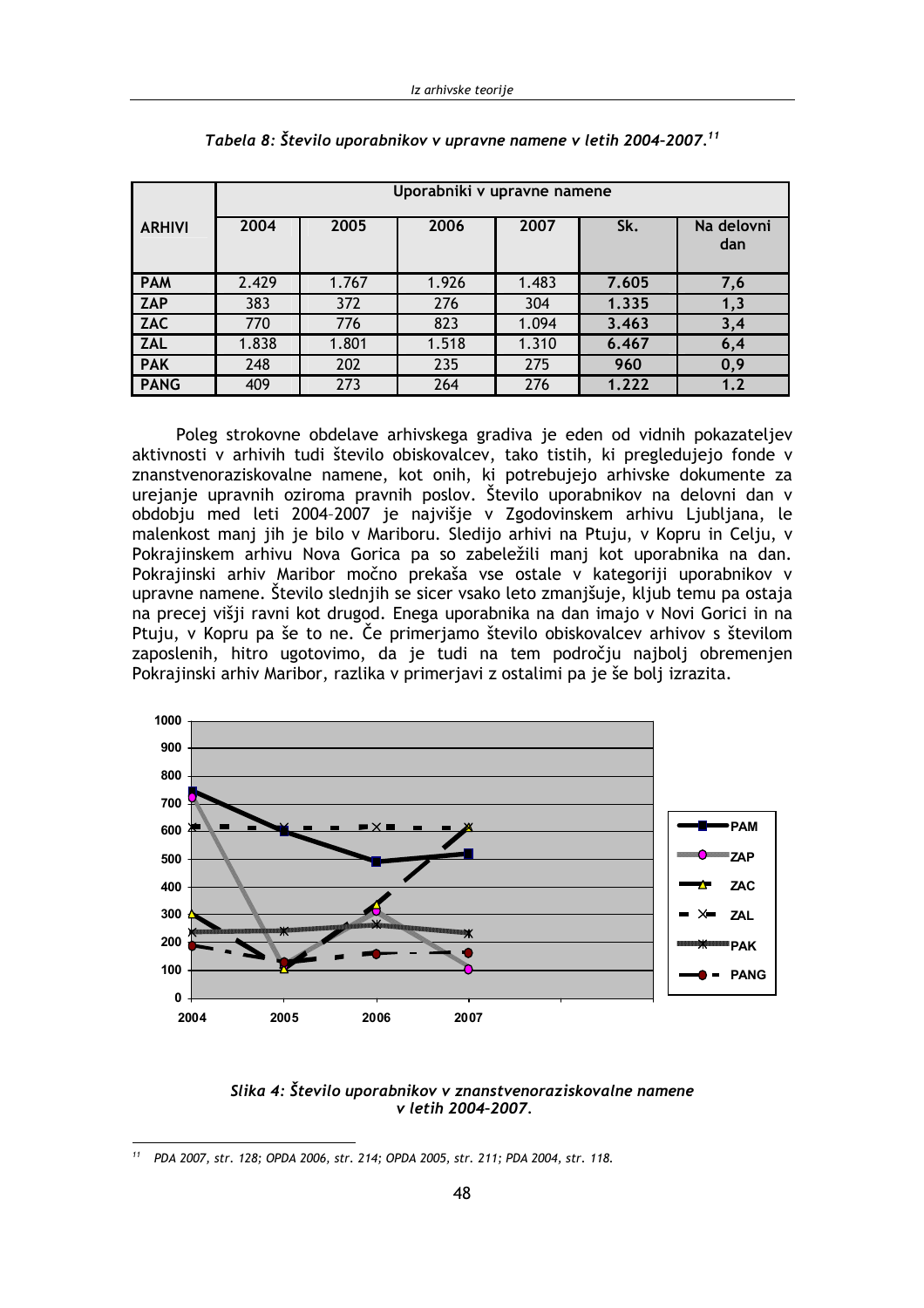

Slika 5: Število uporabnikov v upravne namene v letih 2004-2007.

#### KULTURNA, VZGOJNA IN IZOBRAŽEVALNA DEJAVNOST 8.

| <b>ARHIV</b> |                | Razstavna dejavnost (brez stalnih razstav) |                |                |                |                |                |                |                     |                 |  |
|--------------|----------------|--------------------------------------------|----------------|----------------|----------------|----------------|----------------|----------------|---------------------|-----------------|--|
|              | 2004           | Kat.                                       | 2005           | Kat.           | 2006           | Kat.           | 2007           | Kat.           | Sk.<br>razstav<br>e | Sk.<br>katalogi |  |
| <b>PAM</b>   | 6              | 5                                          | 6              | $\overline{4}$ | $\overline{7}$ | $\overline{4}$ | 5              | $\overline{2}$ | 24                  | 15              |  |
| ZAP          | 3              | $\overline{2}$                             | $\overline{2}$ | $\overline{2}$ | 3              | 3              |                | 1              | 9                   | 8               |  |
| ZAC          | $\overline{2}$ | $\overline{2}$                             | 3              | 3              | 1              |                | 3              | $\overline{2}$ | 9                   | 7               |  |
| <b>ZAL</b>   | $\overline{2}$ | $\overline{2}$                             | 3              | $\overline{2}$ | $\overline{4}$ | $\overline{4}$ | $\overline{2}$ | 1              | 11                  | 9               |  |
| <b>PAK</b>   | $\overline{4}$ | $\overline{2}$                             | 3              |                | 3              | $\overline{2}$ | $\overline{2}$ |                | 12                  | 5               |  |
| <b>PANG</b>  | 6              | $\overline{4}$                             | $\overline{2}$ | $\overline{2}$ | 3              | 2              | $\overline{2}$ | 1              | 13                  | 9               |  |

## Tabela 9: Število razstav v letih 2004-2007.<sup>12</sup>

Čeprav bi lahko upravičeno pričakovali, da v Pokrajinskem arhivu Maribor zaradi relativno večje obremenjenosti na ostalih področjih ne posvečajo toliko pozornosti in skrbi razstavni dejavnosti, temu ni tako. V štirih letih je priredil 24 razstav ter s tem skoraj za dvakrat prehitel arhiv v Novi Gorici. Sledijo arhivi v Kopru, Ljubljani ter arhiva na Ptuju in v Celju.

<sup>&</sup>lt;sup>12</sup> PDA 2007, str. 138-141; OPDA 2006, str. 224-229; OPDA 2005, str. 226-231; PDA 2004, str. 127-131.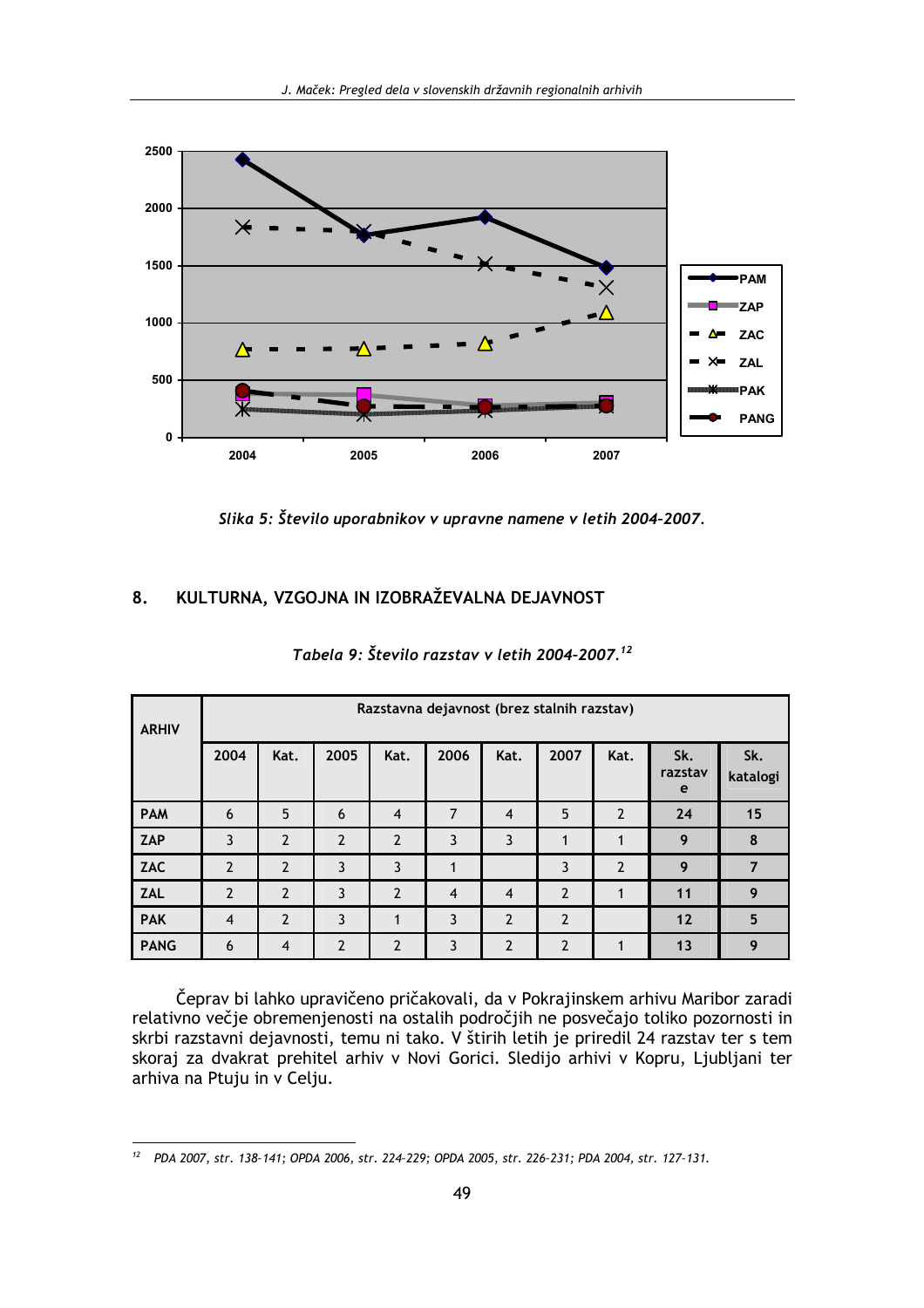Ob podatku o številu razstav sem upošteval še, ali je bil izdan razstavni katalog ali ne. Domneval sem, da je tudi to eden od pokazateljev o obsežnosti oziroma o vsebinsko polni in skrbno pripravljeni razstavi. Tudi na tem področju je najbolj delaven Pokrajinski arhiv Maribor. Na drugem mestu sta arhiva v Ljubljani in Novi Gorici, sledijo pa arhivi na Ptuju, v Celju in v Kopru.



Slika 6: Število razstav in katalogov v letih 2004-2007. Tabela 10: Število obiskov šolskih in drugih skupin v letih 2004-2007.<sup>13</sup>

| <b>ARHIV</b> | Obiski šolskih in drugih skupin |      |      |      |        |         |  |
|--------------|---------------------------------|------|------|------|--------|---------|--|
|              | 2004                            | 2005 | 2006 | 2007 | Skupaj | Na leto |  |
| <b>PAM</b>   | 25                              | 28   | 37   | 31   | 121    | 30,25   |  |
| <b>ZAP</b>   | 23                              | 41   | 23   | 14   | 101    | 25,25   |  |
| <b>ZAC</b>   | 56                              | 137  | 103  | 85   | 381    | 95,25   |  |
| <b>ZAL</b>   | 18                              | 23   | 24   | 17   | 82     | 20,5    |  |
| <b>PAK</b>   | 14                              | 34   | 34   | 16   | 98     | 24,5    |  |
| <b>PANG</b>  | 32                              | 27   | 42   | 30   | 131    | 32,75   |  |

V kategoriji obiskov šolskih in drugih skupin se najbolj izkaže Zgodovinski arhiv Celje. Tako je arhiv v Celju vsekakor bolj prisoten in prepoznaven v javnosti ter lahko uspešneje opravlja vzgojno in izobraževalno dejavnost med mladimi. Na leto ga obišče več kot 95 skupin. Vsi ostali arhivi močno zaostajajo.

V Novi Gorici sprejmejo skoraj 33 skupin na leto, nato pa se razvrstijo arhivi v Mariboru, na Ptuju ter v Kopru. Nekoliko bolj skromen je na tem področju Zgodovinski arhiv Ljubljana. Obišče ga dvajset skupin na leto.

<sup>&</sup>lt;sup>13</sup> PDA 2007, str. 142-148; OPDA 2006, str. 230-234; OPDA 2005, str. 232-238; PDA 2004, str. 131-135.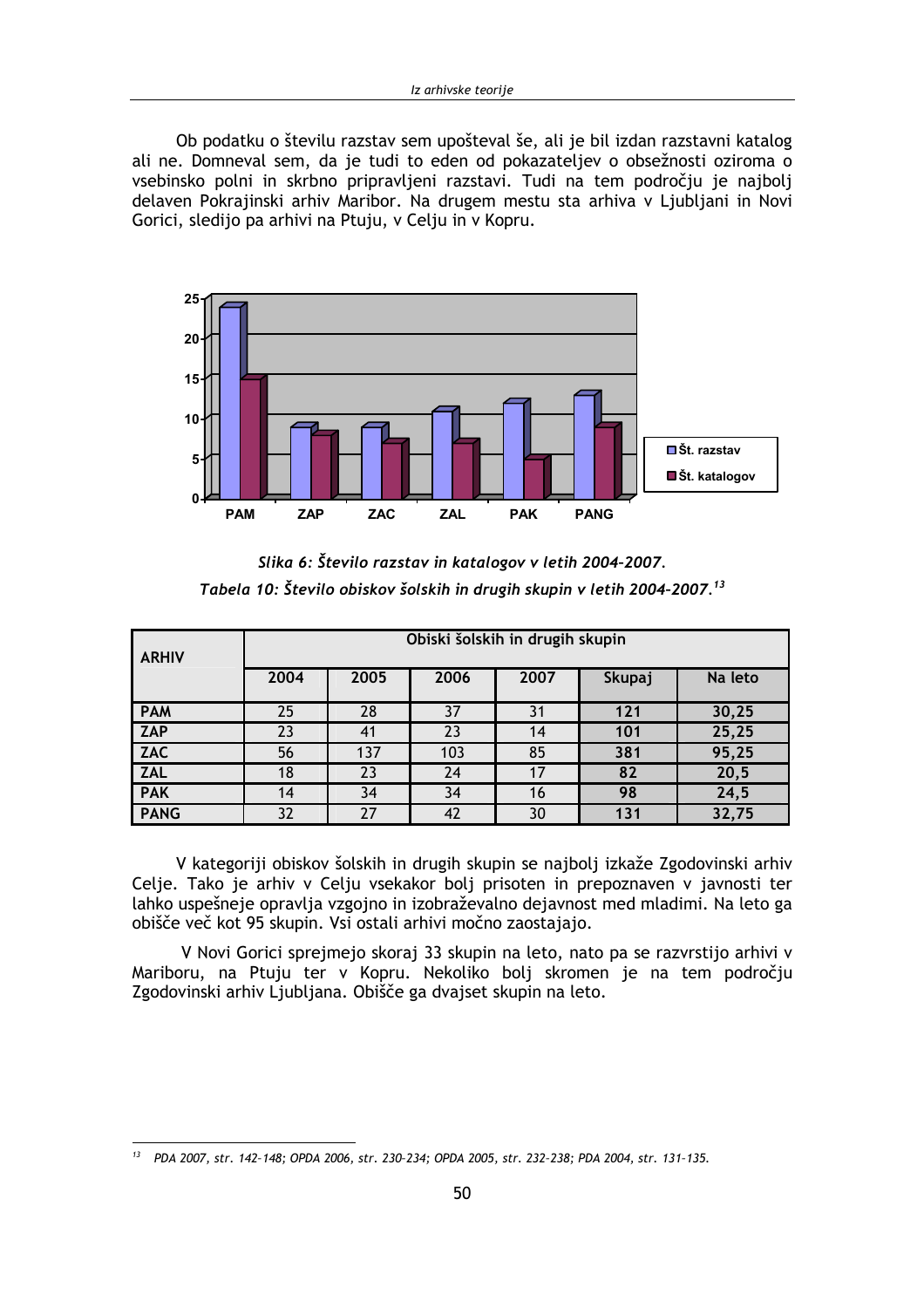#### $9<sub>1</sub>$ RAZISKOVALNA DEJAVNOST

| <b>ARHIV</b> | Izdane publikacije |      |      |      |        |                           |  |
|--------------|--------------------|------|------|------|--------|---------------------------|--|
|              | 2004               | 2005 | 2006 | 2007 | Skupaj | Na strokovnega<br>delavca |  |
| <b>PAM</b>   |                    | 10   |      | 4    | 33     | 1,73                      |  |
| <b>ZAP</b>   |                    |      |      |      | O      | 0,6                       |  |
| <b>ZAC</b>   |                    |      |      |      | 13     |                           |  |
| <b>ZAL</b>   |                    | 5    | 5    |      | 17     | 0,5                       |  |
| <b>PAK</b>   |                    |      | 4    |      | O      | 0,6                       |  |
| <b>PANG</b>  |                    |      |      |      | 8      | 0, 72                     |  |

### Tabela 11: Število izdanih publikacij v letih 2004-2007.<sup>14</sup>

Pri izdanih publikacij sem upošteval tiste, ki so jih izdali arhivi v lastni režiji ali v sodelovanju z zunanjimi sodelavci in v katere je bilo vloženo delo zaposlenih. Tako podatki o skupnem številu izdanih publikacij kot rezultat, preračunan na strokovnega delavca, kažeta, da največ pozornosti izdajateljski dejavnosti posveča Pokrajinski arhiv Maribor. Z velikim zaostankom sledijo arhivi v Celju, Novi Gorici, na Ptuju, v Kopru, najmanj produktiven na tem področju pa je Zgodovinski arhiv Ljubljana.

| <b>ARHIV</b> | Strokovni članki in razprave (nad 4 strani) |                 |                        |      |        |                            |  |
|--------------|---------------------------------------------|-----------------|------------------------|------|--------|----------------------------|--|
|              | 2004                                        | 2005            | 2006                   | 2007 | Skupaj | Na strokovnega<br>delavca  |  |
| <b>PAM</b>   | 17                                          | 22              | 19                     | 13   | 71     | 3,7                        |  |
| ZAP          | 8                                           | 9               | 9                      | 5    | 31     | 3,1                        |  |
| <b>ZAC</b>   | 15                                          | 10 <sup>°</sup> | 26 / 18 za<br>zbornik/ | 17   | 68     | 4,8 /4,2 brez<br>zbornika/ |  |
| <b>ZAL</b>   | 10                                          | 15              | 21                     | 16   | 62     | 1,8                        |  |
| <b>PAK</b>   | 10                                          | 15              | 6                      | 7    | 38     | 3,8                        |  |
| <b>PANG</b>  | 6                                           | 8               | 8                      | 7    | 30     | 2,7                        |  |

| Tabela 12: Število izdanih strokovnih člankov in razprav v letih 2004-2007. $^{\rm 15}$ |  |  |
|-----------------------------------------------------------------------------------------|--|--|
|-----------------------------------------------------------------------------------------|--|--|

Pokazatelj raziskovalne dejavnosti zaposlenih v arhivih so tudi objavljeni strokovni članki in razprave. V tej kategoriji so v letnih poročilih kljub nedvomnim navodilom zajeti ne le strokovni članki, ampak tudi različni krajši zapisi, objavljeni v krajevnih ali lokalnih časopisih in publikacijah. Zato sem se omejil pri izboru le na prispevke, daljše od štirih strani. Po številu objav izstopajo zaposleni v Zgodovinskem arhivu Celje. Na drugem in tretjem mestu sta arhiva v Kopru in Mariboru, nato pa Zgodovinski arhiv Ptuj ter Pokrajinski arhiv Nova Gorica. Najmanj objavljajo

PDA 2007, str. 179-181; OPDA 2006, str. 302-306; OPDA 2005, str. 290-293; PDA 2004, str. 164-166.

<sup>&</sup>lt;sup>15</sup> PDA 2007, str. 161-175; OPDA 2006, str. 255-302; OPDA 2005, str. 250-290; PDA, str. 144-164.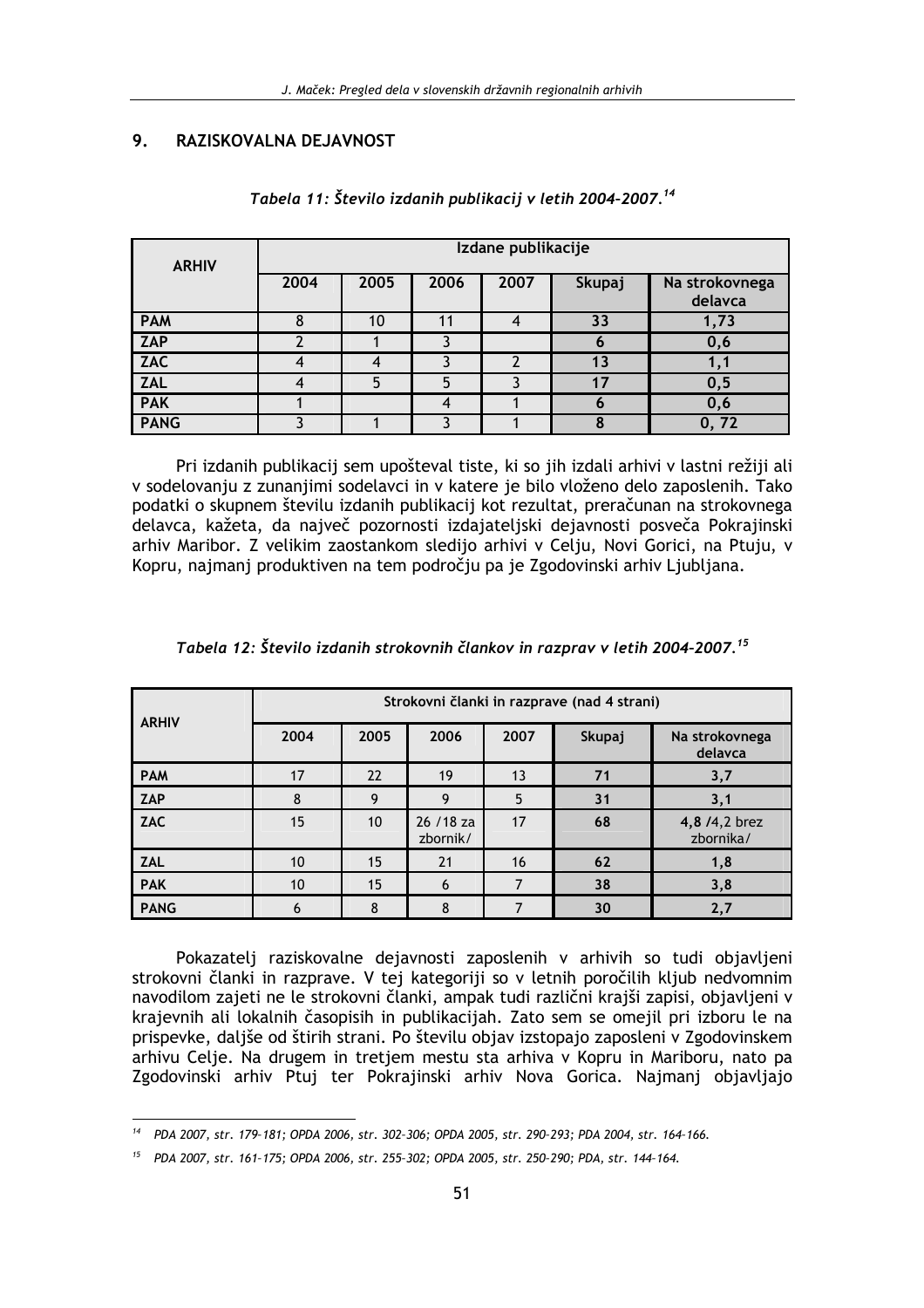zaposleni v ljubljanskem arhivu. Na podlagi prikazanega ne moremo trditi, da je raziskovalna dejavnost obratno sorazmerna ali na kakršen koli drugi način povezana s količino gradiva na strokovnega delavca ali z večjim obsegom dela pri strokovni obdelavi arhivskega gradiva. Upravičeno bi sicer lahko pričakovali, da bodo v arhivih, kjer na primer hranijo manj gradiva in fondov, več pozornosti posvečali tej nalogi in da bodo zaposleni zato raziskovalno bolj aktivni. Temu ni tako. Pri izdajateljski dejavnosti se najslabše odrežejo prav arhivi z manjšimi količinami gradiva, med najmanj produktivne pa sodi tudi Zgodovinski arhiv Ljubljana. Prav tako ne moremo trditi, da v številu izdanih člankov in razprav izstopajo denimo zaposleni na Ptuju in v Novi Gorici, torej v maniših arhivih. V obeh kategorijah je v ospredju Pokrajinski arhiv Maribor. Morda smemo delček vzroka za takšne rezultate pripisali nekoliko višji izobrazbeni strukturi v Mariboru, če seveda predpostavimo, da so pisci člankov in publikacij predvsem zaposleni z visoko izobrazbo. Kljub temu je razmišljanja vredno, zakaj Pokrajinski arhiv Maribor po večini kazalnikov izstopa oziroma prehiteva ostale regionalne arhive.



Slika 7: Število publikacij in strokovnih člankov na zaposlenega v letih 2004-2007.

### 10. HRANJENJE IN MATERIALNO VAROVANJE ARHIVSKEGA GRADIVA

| <b>ARHIV</b> | Skeniranje arhivskega gradiva |       |       |       |        |  |  |
|--------------|-------------------------------|-------|-------|-------|--------|--|--|
|              | 2004                          | 2005  | 2006  | 2007  | Skupaj |  |  |
| <b>PAM</b>   | 420                           | 3.652 | 2.795 |       | 6.867  |  |  |
| <b>ZAP</b>   | 30.280                        |       | 365   | 365   | 31,010 |  |  |
| <b>ZAC</b>   | 1.151                         | 1.648 | 749   | 3.442 | 6.990  |  |  |
| <b>ZAL</b>   | 671                           | 590   | 592   | 1.820 | 3.673  |  |  |
| <b>PAK</b>   | 266                           | 201   |       | 906   | 1.373  |  |  |
| <b>PANG</b>  |                               |       |       |       |        |  |  |

Tabela 13: Število varnostno skeniranih dokumentov v letih 2004-2007.<sup>16</sup>

V rubriki hranjenja in materialnega varovanja je edina primerljiva kategorija skeniranje arhivskih dokumentov, saj številnih nalog, kot so konservatorska in restavratorska dela, vezave knjig in varnostno mikrofilmanje, ne izvajajo v vseh regionalnih arhivih. Število varnostno skeniranih dokumentov pokaže, da so na tem

<sup>&</sup>lt;sup>16</sup> PDA 2007, str. 108-110; OPDA 2006, str. 383; OPDA 2005, str. 207-208; PDA 2004, str. 114.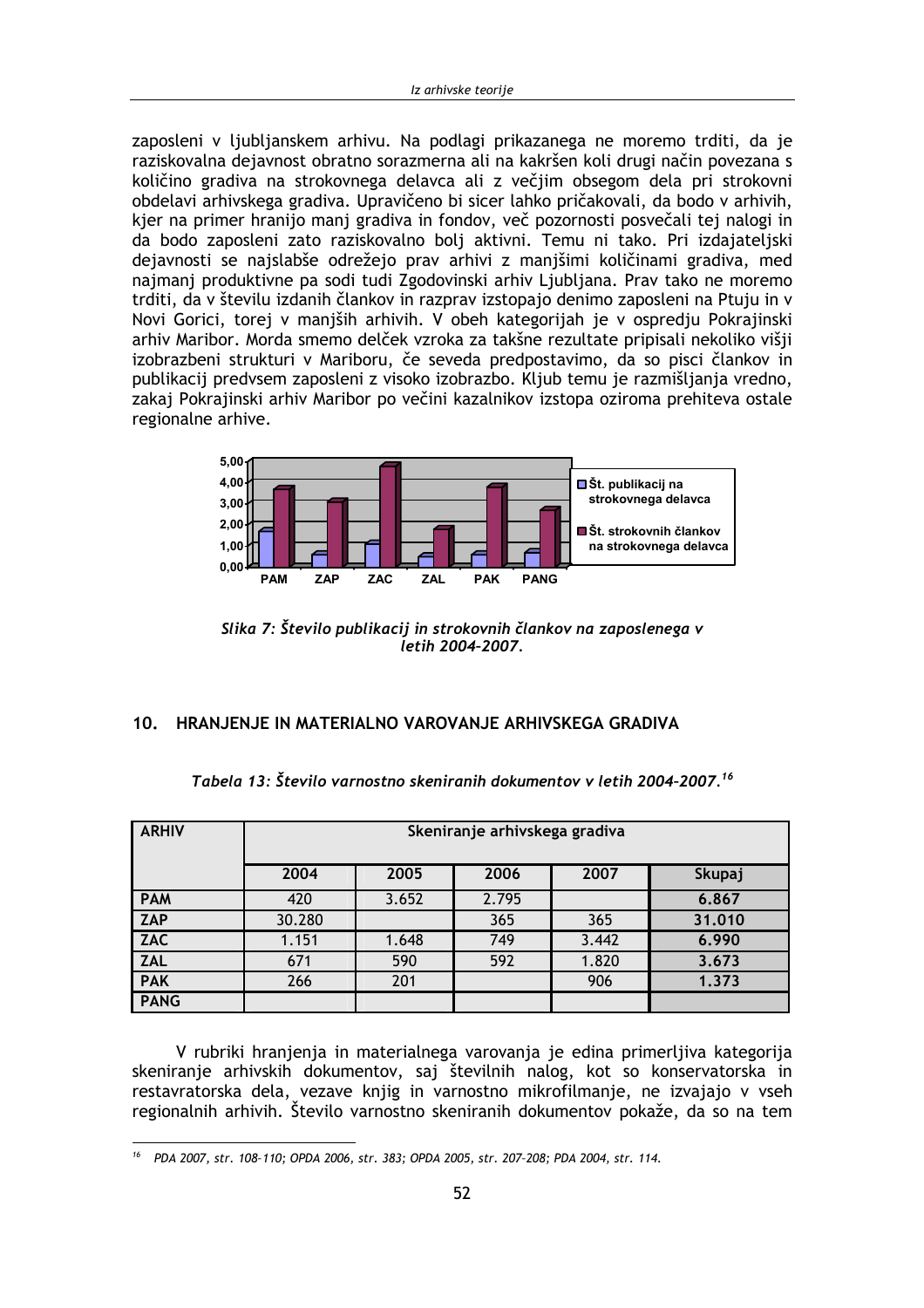področju daleč najbolj delavni v Zgodovinskem arhivu Ptuj, v Novi Gorici pa te varnostne tehnike še niso pričeli uporabljati.

## 11 MATFRIAI NI POLOŽAJ ARHIVOV

| <b>ARHIV</b> | Pregled financiranja javnih arhivov ter število zaposlenih |              |              |              |           |                          |  |
|--------------|------------------------------------------------------------|--------------|--------------|--------------|-----------|--------------------------|--|
|              | 2004                                                       | 2005         | 2006         | 2007         | Skupaj    | <b>Na</b><br>zaposlenega |  |
| <b>PAM</b>   | 678.551/21                                                 | 775.855/21   | 729.035/20   | 801.441/21   | 2.984.882 | 143.849                  |  |
| ZAP          | 289.446/11                                                 | 308.195/11   | 353.279/12   | 359.164/12   | 1.310.084 | 113.920                  |  |
| <b>ZAC</b>   | 545.618/18                                                 | 568.778/18   | 523.906/17   | 562.742/18   | 2.201.044 | 124.002                  |  |
| <b>ZAL</b>   | 1.158.379/39                                               | 1.257.444/39 | 1.227.295/39 | 1.295.680/39 | 4.938.798 | 126.635                  |  |
| <b>PAK</b>   | 370.267/13                                                 | 452.386/13   | 422.433/13   | 440.202/13   | 1.685.288 | 129.637                  |  |
| <b>PANG</b>  | 352.737/13                                                 | 389.609/13   | 367.138/13   | 375.611/13   | 1.485.095 | 114.238                  |  |

Tabela 14: Financiranje arhivov v obdobju v evrih v letih 2004-2007.<sup>17</sup>

Podatki o višini finančnih sredstev sami po sebi ne povedo prav veliko o enakopravnosti arhivov na tem področju, potrjujejo pa nekatere izpostavljene ugotovitve. Za bolj poglobljeno analizo bi vsekakor morali upoštevati tako izdatke za plače zaposlenih kot tudi za materialne stroške in investicijsko vzdrževanje in nakup opreme. Absolutno je največji porabnik Zgodovinski arhiv Ljubljana, nato pa arhiva v Mariboru in Celiu. Vrstni red se bistveno spremeni, če finančna sredstva preračunamo na posameznika. V tem primeru so na bolišem zaposleni v Mariboru - to se prav gotovo ne pokaže v višjih plačah. Podatek o denarnih sredstvih na zaposlenega morda le podkrepi dejstvo, da je Pokrajinski arhiv Maribor med najaktivnejšimi na številnih področjih in da zaradi tega porabi več sredstev, poleg tega pa ima v povprečju tudi višio izobrazbeno sestavo.

### 12. SKLEP

Menim, da so prikazani podatki zgovorni sami po sebi in da odpirajo obilo možnosti za nadaljnjo poglobljeno analizo in razpravo o uspešnosti arhivskega dela ter aktivnosti posameznih arhivov. Le ugrizniti je treba v to, marsikdaj kislo jabolko. Razumljivo je, da bo vsak arhiv poskušal po svoje in v svoj prid interpretirati prikazane podatke, kljub temu pa lahko na podlagi pregledanih dejavnosti slovenskih regionalnih arhivov pritrdimo uvodni tezi, da arhivi po svoji aktivnosti, obremenjenosti in rezultatih nikakor niso enaki, kaj šele enakovredni. Najbolj nedvoumno je to dejstvo vidno v neenakopravnem številu zaposlenih v posameznih

 $17$  Vir: Spletna stran Ministrstva za kulturo Republike Slovenije, finančna poročila za 2004-2007.